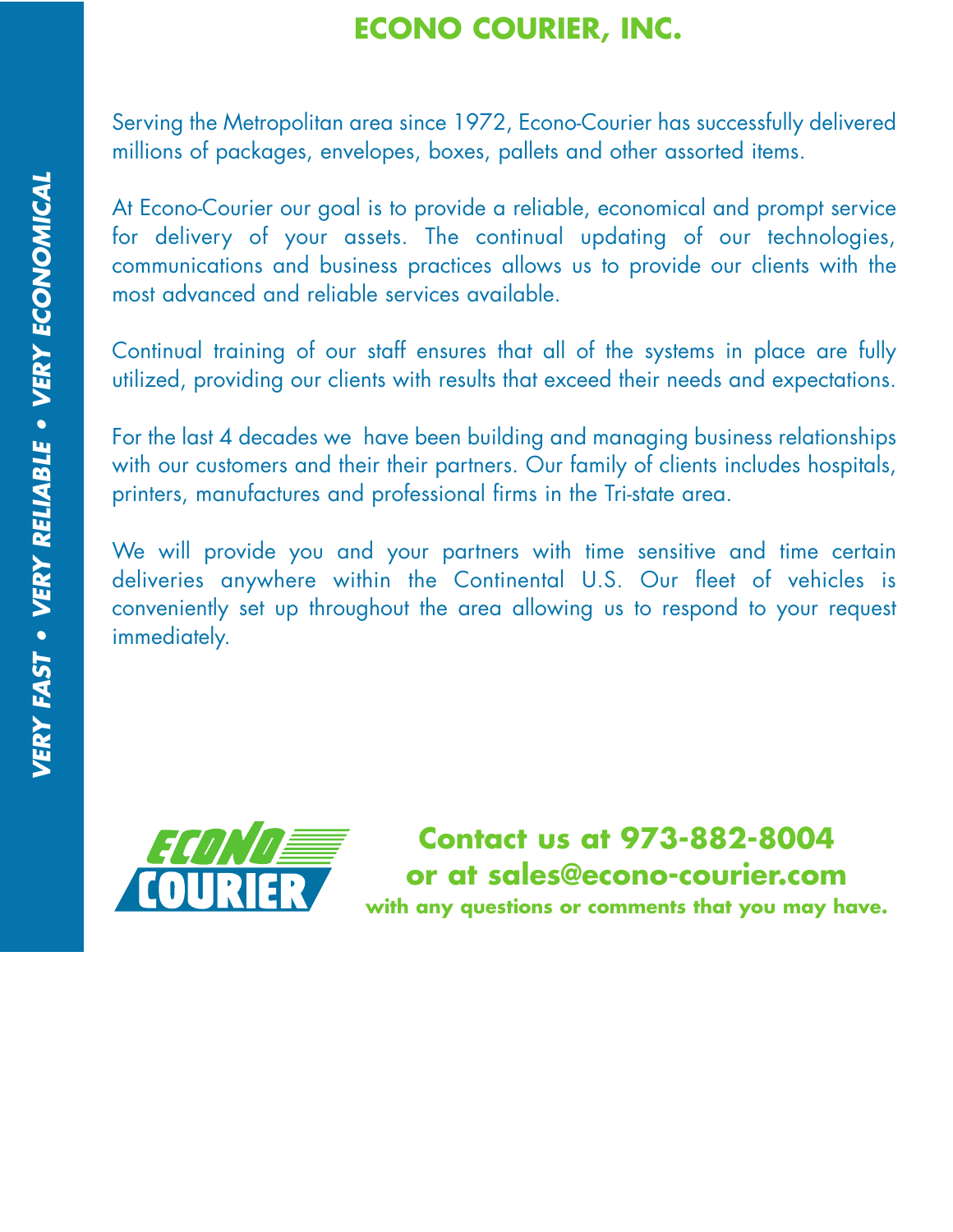#### **COURIER SERVICES**

Econo-Courier was established in 1972 with the primary goal of providing very reliable, very economical, very fast deliveries. Econo-Courier has never lost sight of this goal. We are always focusing on providing our clients and their partners with the very best service at affordable prices.

We will provide you customized services, each order is tailored to your individual needs every time you place an order for delivery. This flexibility ensures that you will be provided with highly reliable and innovative solutions to meet your needs and your clients' demands.

A direct delivery, a same day delivery or a more economical next day delivery will ensure that the delivery is made within your time and budgetary requirements. The flexibility of our services provides to you savings based on your needs.

For more information contact your Customer Service Representative at 973-882-8004 or sales@econo-courier.com

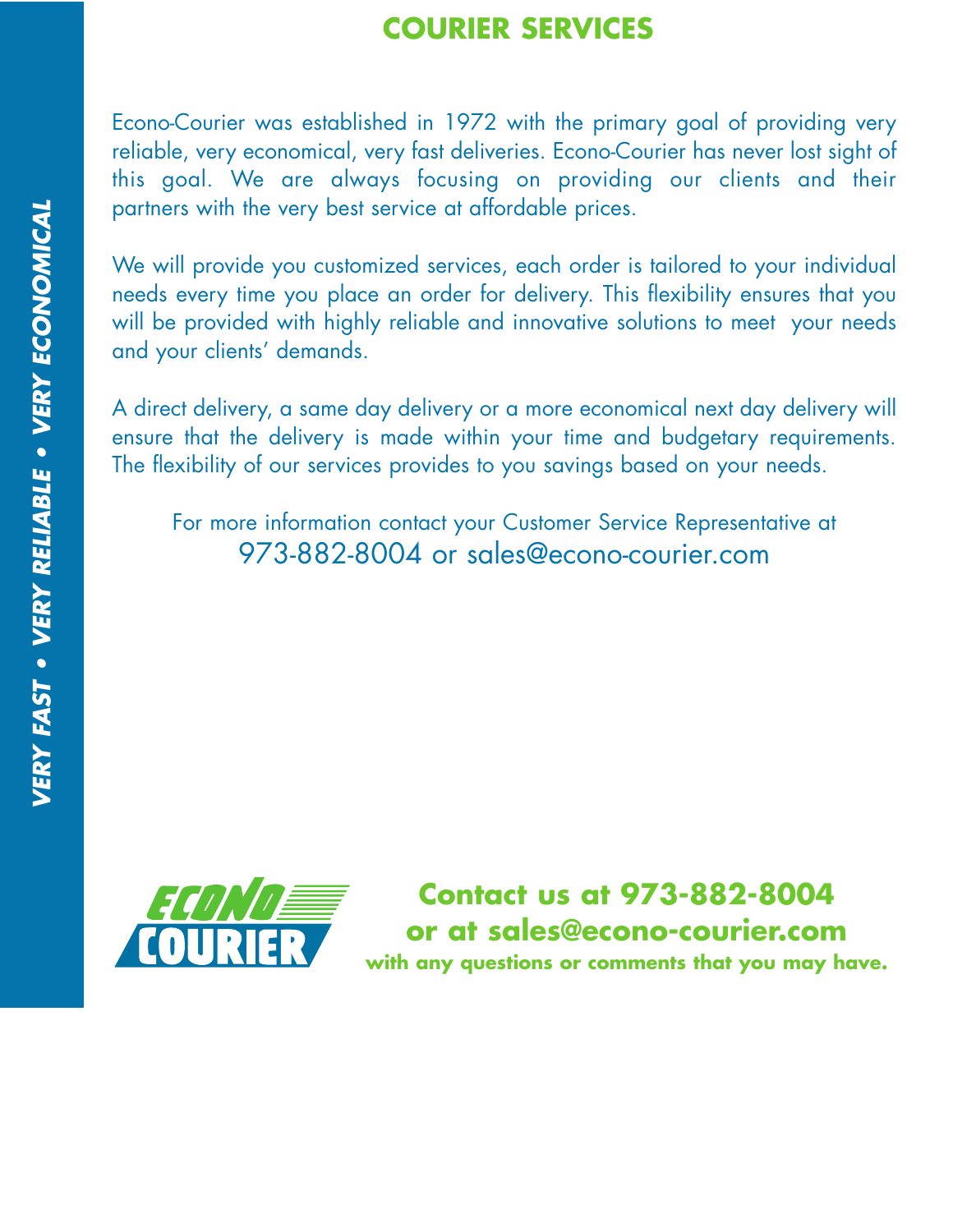#### **EXPEDITED LESS THAN TRUCK LOAD (LTL)**

Having established ourselves as a premier courier company in the 1970's, Econo-Courier grew its courier delivery service to include larger deliveries. We handle each of these deliveries as if they were small packages to be "hand delivered" to your client, whether it is to the loading dock, inside a building or to a job site.

We are able to save you time by using the same direct service approach we use with our courier services with our fleet of straight trucks. By going direct we ensure to minimize the handling of your goods reducing the possibilities of damage or misrouting in transit.

Our fleet of trucks has the necessary equipment to secure the load in transit, as well as deliver it to your clients. Trucks equipped with lift gates are available at no additional charge upon your request. Using the most modern communications devices available, Econo-Courier has been able to provide time sensitive and time certain deliveries with the larger freight.

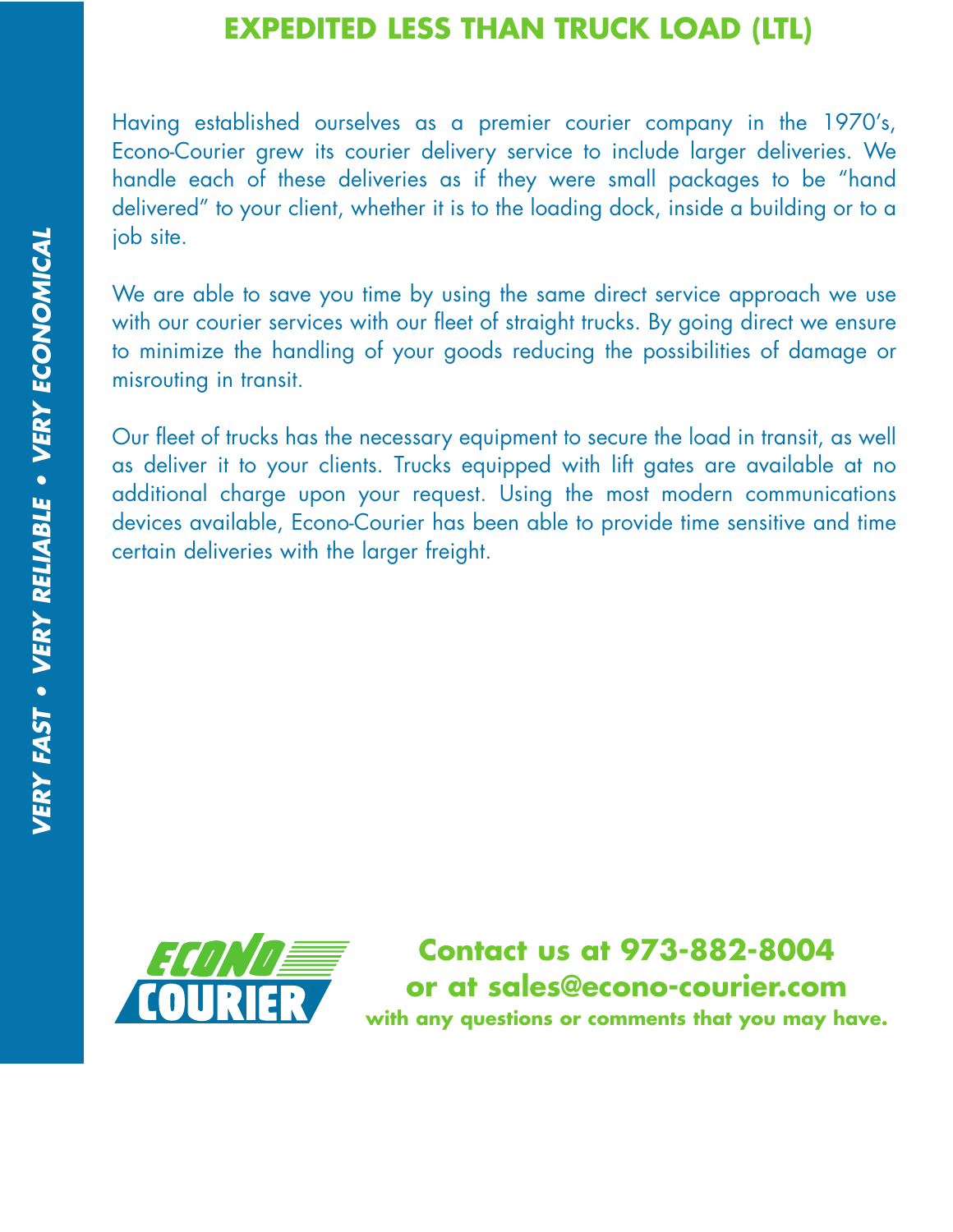## **TRUCKLOAD (TRACTOR TRAILER SERVICE)**

The continuing growth of our expedited LTL and the growth of our clients and the size of their shipments led us to expand to full truck load services. Our expertise on expedited service combined with the knowledge on larger freight handling allows us to provide to you the delivery of your largest loads to your clients and vendors the same day, or at a time certain date.

The trailer services are designed with the same courier standards that all of our other services are based on. We have the ability and resources to deliver to you an empty trailer to be loaded while we are there and then make the delivery directly, or to drop a trailer at your location to be filled as your items are ready, after which you can contact us to arrange a delivery. We offer to you a flexibility of directly delivery or delivery by appointment at no additional charge.

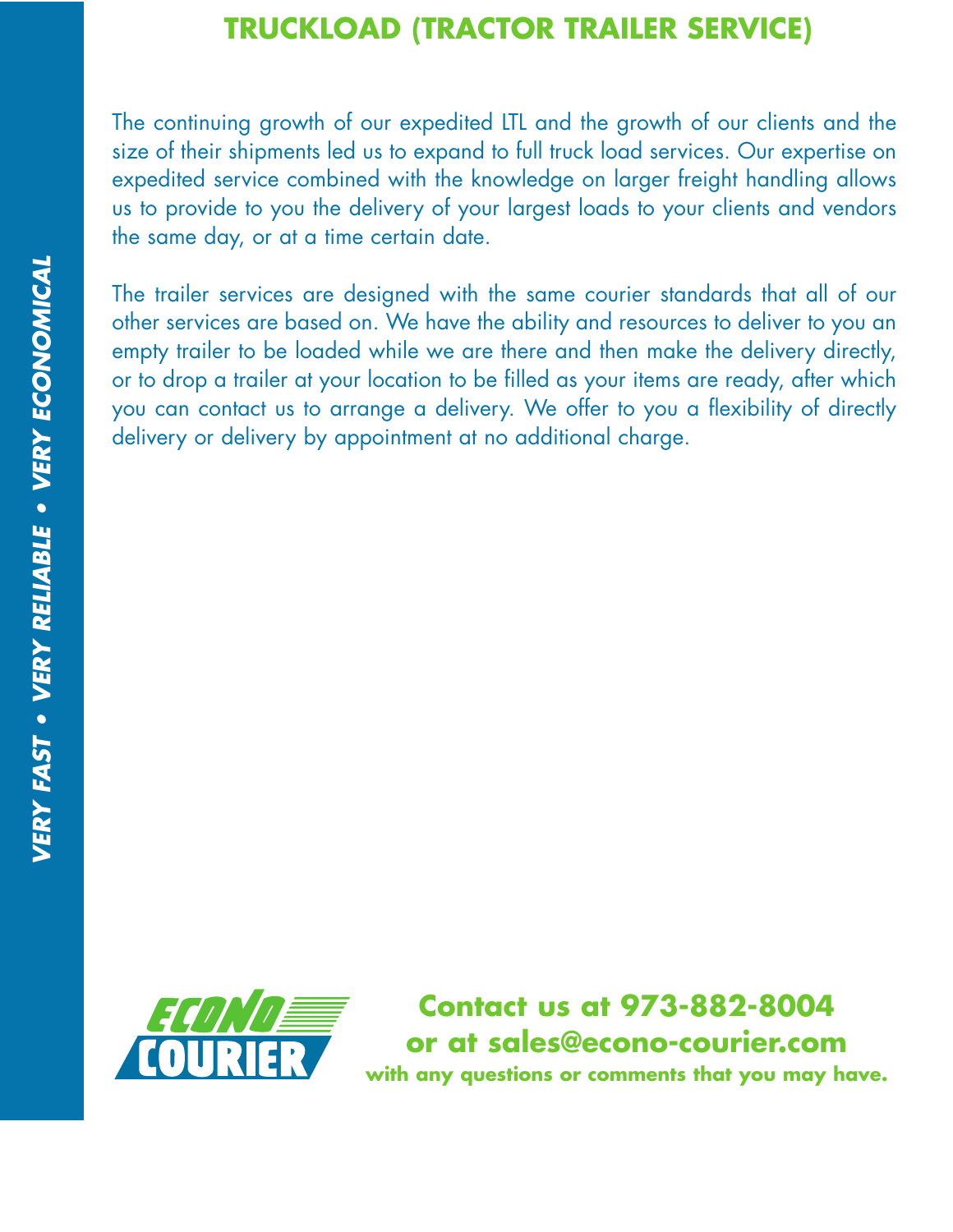## **LOGISTICS**

The logistics services were developed as a response to our clients' needs of expanding the services we provided to them. Having this in mind we developed a group of logistics services and strategically located our warehouse facilities in a geographic area to take advantage of the highways in the area.

Our warehouse is set to receive and ship any of your materials at a moments notice. We are available to assist you for after hours receiving and shipping in order to meet your timetable for the successful implementation of your clients' requirements.

We have the ability to receive packages, pallets, crates or floor loaded freight. We can ship via our own fleet, our own brokerage or through any of the common carriers that you have already established relationships with.

We can provide the following services: repacking, re-sorting, kitting and or crating your materials as you request. We handle light assembly, bundling, inspection, re-labeling, storage and shipping, all with one place of contact.

We are able to provide you inventory management and on site asset reconciliation with time accurate inventory levels without disrupting you and your staff.

Tell us what you want done we will review it with you. We will keep you updated on the progress of your project and provide you with the bill of ladings, pro numbers and other requested items of proof of shipment/delivery.